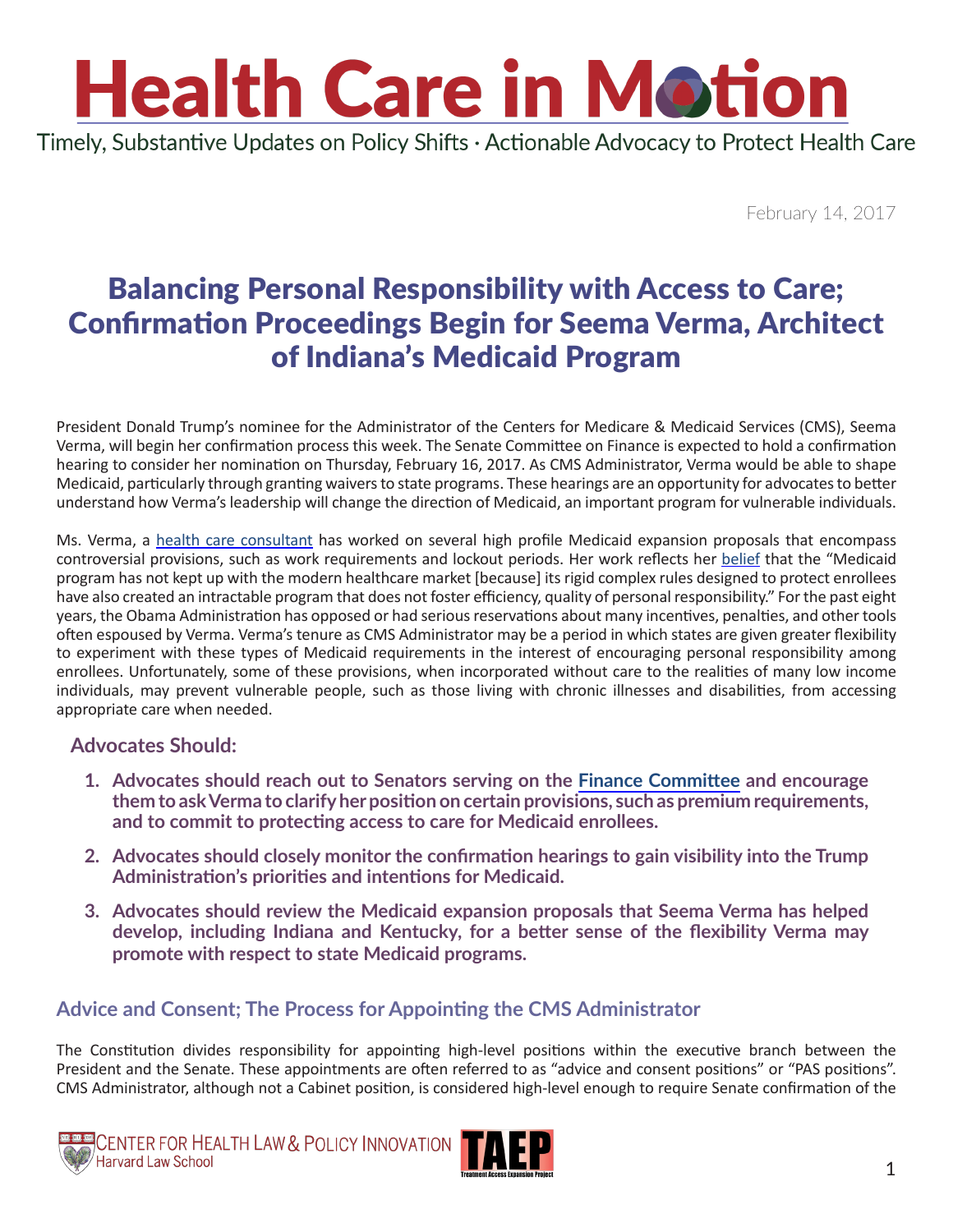# **Health Care in Motion**

Presidential nominee for this position. The Senate confirms a nominee by holding a hearing with the candidate and then taking a vote on whether or not to confirm the nomination. The hearings, which are held by the relevant Senate Committee, are an opportunity to probe the nominee's policy perspectives and force him or her to articulate positions on relevant issues "on the record."

The [Senate Committee on Finance](https://www.finance.senate.gov/about/membership) has jurisdiction to hold the confirmation hearings for CMS Administrator. The Finance Committee's hearing for Verma will happen on February 16, 2017. The final confirmation vote, taken by the entire Senate, will likely occur in later in February. Historically, the Senate has confirmed the vast majority of all executive branch nominations. Because health policy issues have become so contentious, however, the position of CMS Administrator has become more politicized in recent years. The Obama Administration saw several occasions when the agency was headed by an acting administrator for an extended period of time due to Congressional opposition.

### **A Short Dive into Healthy Indiana Plan 2.0, An Example of Seema Verma's Approach to Medicaid**

Ms. Verma's highest profile Medicaid project was shaping then Governor Michael Pence's Healthy Indiana Plan 2.0 (HIP 2.0), a Medicaid expansion proposal implemented in 2015. This is also likely the project that brought her to the attention of the current Administration. As such, advocates should review HIP 2.0 as well as the available data on its outcomes to better understand the direction in which Verma may take CMS as Administrator. The key takeaways from HIP 2.0 are its emphasis on personal responsibility, including incentives not often used in Medicaid such as health savings accounts, as well as access to care concerns stemming from the complexity of the program and the potential deterrence effect of premiums requirements.

HIP 2.0 is designed to encourage personal responsibility regarding medical spending by utilizing health savings accounts, high deductible health plans, premiums, and co-payments. HIP 2.0 includes two types of coverage, HIP Plus and HIP Basic. Approximately 65% of enrollees are in HIP Plus with 35% enrolled in HIP Basic. HIP Plus has significantly expanded benefit coverage as compared to HIP Basic, including both dental and vision. HIP Basic requires co-payments for services, while HIP Plus only requires co-payments for non-emergency use of the emergency room. People with incomes between 100-138 percent of FPL are enrolled in HIP Plus and are required to pay premiums ranging from \$1-27 per month. Failure to pay premiums at this level of income can result in loss of coverage and being barred from reenrolling in either HIP program for six months. People with incomes below 100 of FPL have the choice to either pay premiums and enroll in HIP Plus or forgo premiums and enroll in HIP Basic. Enrollees in both HIP Plus and HIP Basic are given a Personal Wellness and Responsibility (POWER) account, which operates very similarly to a health savings account. All enrollees have \$2,500 in their POWER accounts, which are funded by state contributions and premiums paid by the enrollees. The POWER accounts are complimented by a high-deductible health plan that covers costs when the POWER account is fully spent. To provide an incentive to spend wisely, a portion of the funds left in the POWER accounts at the end of the year for HIP Plus enrollees may be rolled over to reduce premiums for the following year. To provide an incentive to obtain preventive care, HIP Plus enrollees can roll over a larger amount of left over POWER account funds if they obtain adequate preventive care. HIP Basic enrollees are required to obtain preventive care and are only allowed to roll over funds if they do so.

The impact that HIP 2.0 has had on access to care is still being studied. However, [research](https://kaiserfamilyfoundation.files.wordpress.com/2013/02/8416.pdf) from other Medicaid demonstration projects demonstrates that premiums, even nominal ones, significantly reduce low-income participation in health coverage programs. Enrollment in HIP 2.0 has also been significantly lower than predicted. Indiana estimated that HIP 2.0 would cover 350,000 then-uninsured individuals, but only 207,000 enrolled. The discrepancy in enrollment may be due to the complexity of the program, or the deterrence effect of the premium requirements. About one-third of individuals who apply to HIP 2.0 are found eligible but do not enroll because they fail to make the required premium payment. Additionally, in a survey of HIP 2.0 enrollees who were moved from Plus to the more limited Basic due to non-payment of premiums, the most frequently cited reason was confusion about the payment process and understanding which HIP 2.0 plan they were enrolled in. There



CENTER FOR HEALTH LAW & POLICY INNOVATION

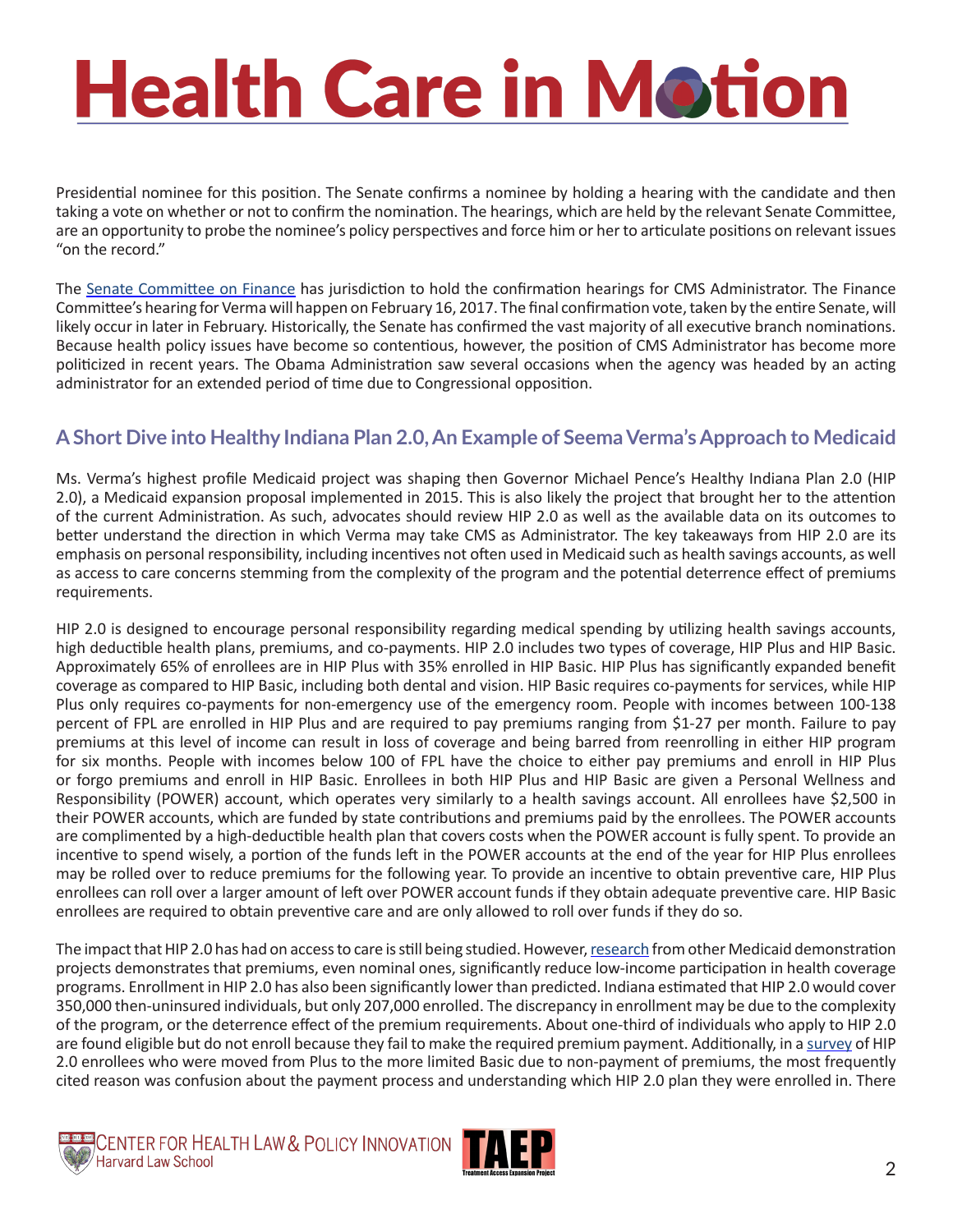## **Health Care in Motion**

are also concerns regarding the effectiveness of HIP 2.0's incentives for preventive care and access to care for HIP Basic enrollees.

#### **Verma's Previous Medicaid Work Suggests Emphasis on Personal Responsibility But Also Some Access to Care Concerns**

Ms. Verma has worked on several Medicaid 1115 waivers<sup>1</sup> beyond HIP 2.0, including proposals for Iowa, Kentucky, Tennessee, and Ohio. She also helped develop a [position paper](http://www.finance.senate.gov/imo/media/doc/RGPPC Medicaid Report.pdf) on Medicaid reform for the Republican Governors Public Policy Committee. Her guiding principles have often been personal responsibility for Medicaid enrollees as well as greater flexibility for the states to experiment with various structures, including shaping Medicaid to look more similar to the private insurance markets. Although each proposal was tailored to reflect the needs of that particular state, the proposals Ms. Verma has been involved with often have similar hallmarks, including:

- **• Monthly Premiums:** Several of the Medicaid proposals that Verma has shaped include requirements for Medicaid enrollees to make monthly payments. The purpose of these premiums as well as the health savings accounts they fund is to emphasize personal responsibility for healthcare choices, even for lower income individuals. Unfortunately, premiums may present a challenge for vulnerable individuals, such as those living with chronic illnesses and disabilities. Individuals already struggling to manage their conditions on limited budgets may find paying the monthly premiums difficult. They may also been living in unstable situations in which remembering to pay the premium could be challenging.
- **• Work Requirements**: Verma has espoused proposals, such as in Kentucky, that would require Medicaid enrollees to either pay premiums, be employed, or volunteer for a charity in order to maintain certain funding and financial support. Work requirements for Medicaid enrollees have been controversial in the past, with the Obama-era CMS rejecting almost all proposals for such requirements. Employment can be challenging for individuals managing chronic illnesses and disabilities, so work requirements, if not reflective of the realities these individuals face, can pose a challenge to access to care.
- **• Health Savings Accounts Coupled with High Deductible Health Plans**: Traditionally, Medicaid has covered all health care costs from the "first dollar" spent. Verma's projects, however, seek to modify Medicaid's structure to resemble more closely the private insurance markets by introducing health savings accounts coupled with high deductible coverage. For most of her proposals, individuals are provided some sort of savings account, funded in part by the state and in part by enrollee premiums, that is supposed to fund initial health care spending. For example, the Kentucky proposal enrolls all individuals in a health plan that carries a \$1,000 deductible and enrollees are given an account with \$1,000 to fund the initial spending. In theory, this should make enrollees more thoughtful about the health care they consume because money left over in the savings accounts can be rolled over to help with premiums or other services in the following year. Unfortunately, [research](http://www.cbpp.org/research/health/indiana-medicaid-waiver-evaluation-shows-why-kentuckys-medicaid-proposal-shouldnt-be#_ftn14) demonstrates that enrollees often do not know about their accounts or do not find these incentives compelling. Additionally, this financing structure could form a major barrier to care if states decide not to fully fund the individual accounts to cover the full amount of the deductible. Advocates should make sure they understand how health savings accounts and high deductible health plans interact and closely monitor the funding proposals for these accounts.

<sup>1</sup> States can request permission to run experimental, pilot, or demonstration projects to promote the objectives of Medicaid by submitting what is called an 1115 waiver to CMS for approval. Generally, 1115 waivers are only approved when they will increase or strengthen overall coverage of low income individuals in the state; increase access to, stabilize, or strengthen provider and provider networks for Medicaid; improve health outcomes; or increase the efficiency and quality of care provided. These projects must also be budget neutral for the federal government. 1115 waivers are generally approved for five years, with three year extensions possible. For more on 1115 waivers, please see the Kaiser Family Foundation's fact sheet [here](https://kaiserfamilyfoundation.files.wordpress.com/2013/01/8196.pdf).